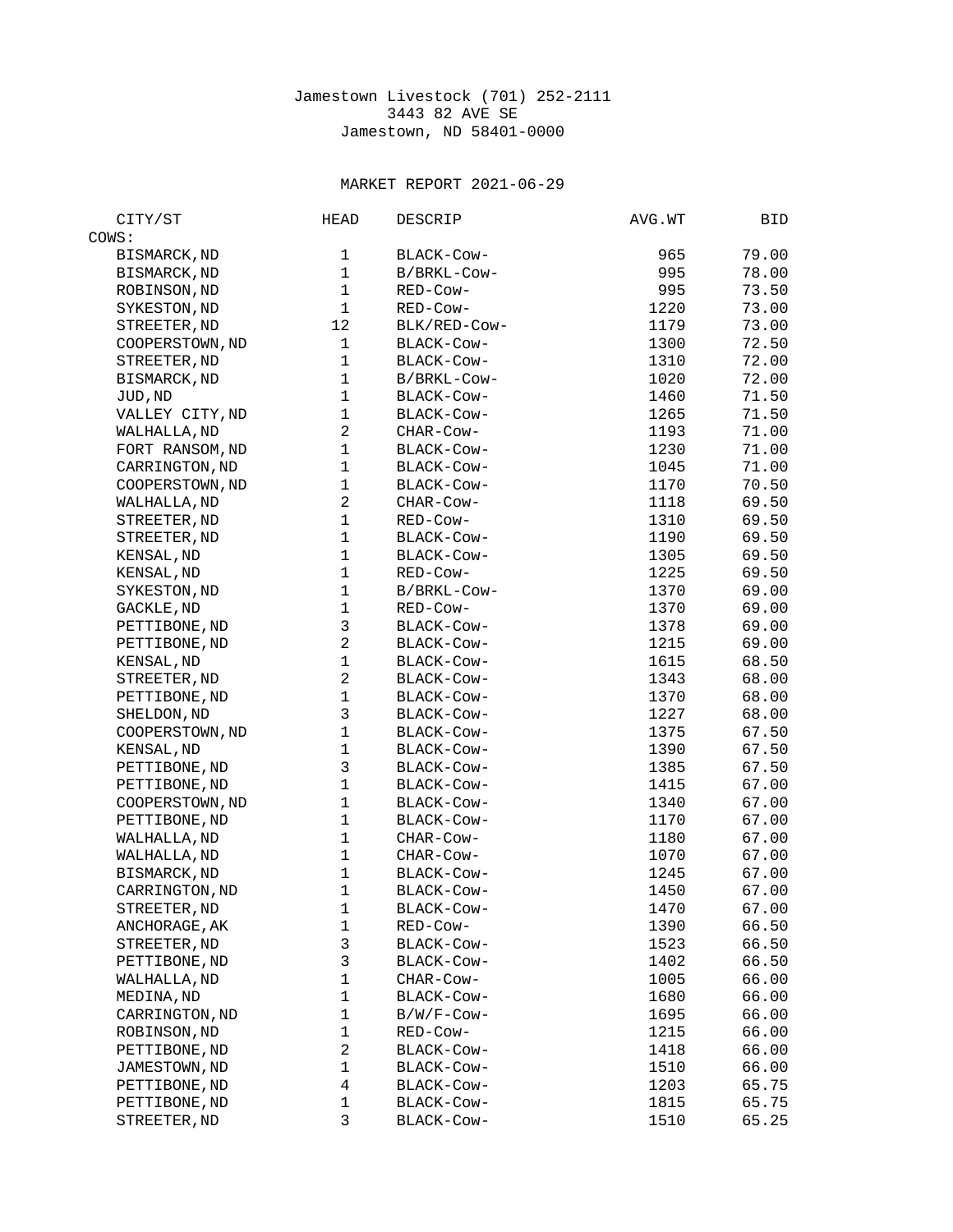| CARRINGTON, ND  | 1                       | GREY-Cow-        | 1580 | 65.00  |
|-----------------|-------------------------|------------------|------|--------|
| YPSILANTI, ND   | 1                       | RED-Cow-         | 1510 | 65.00  |
| WALHALLA, ND    | 1                       | CHAR-COW-        | 1170 | 65.00  |
| KENSAL, ND      | 1                       | BLACK-COW-       | 1390 | 64.50  |
| PETTIBONE, ND   | $\overline{c}$          | BLACK-Cow-       | 1445 | 64.50  |
| PETTIBONE, ND   | $\overline{c}$          | BLACK-COW-       | 1318 | 64.50  |
| KENSAL, ND      | $\mathbf{1}$            | BLACK-Cow-       | 1430 | 64.50  |
| STREETER, ND    | 3                       | BLK/RED-COW-     | 1350 | 64.25  |
| STREETER, ND    | 3                       | BLACK-COW-       | 1407 | 64.25  |
| STREETER, ND    | 3                       | BLACK-COW-       | 1328 | 64.00  |
| STREETER, ND    | 3                       | BLACK-COW-       | 1388 | 64.00  |
|                 | $\overline{c}$          |                  | 1335 |        |
| STREETER, ND    |                         | BLK/BWF-COW-     |      | 64.00  |
| CHAFFEE, ND     | $\mathbf{1}$            | BLACK-COW-       | 1440 | 64.00  |
| VALLEY CITY, ND | $\mathbf{1}$            | BLACK-Cow-       | 1740 | 63.50  |
| GACKLE, ND      | $\mathbf{1}$            | RED-Cow-         | 1415 | 63.50  |
| STREETER, ND    | $\mathbf{1}$            | BLACK-COW-       | 1750 | 63.00  |
| STREETER, ND    | 3                       | BLK/RED-COW-     | 1452 | 63.00  |
| CARRINGTON, ND  | $\mathbf{1}$            | BLACK-Cow-       | 1830 | 63.00  |
| SHELDON, ND     | 1                       | RED-Cow-         | 1350 | 63.00  |
| PINGREE, ND     | 1                       | BLACK-COW-       | 1610 | 62.50  |
| ROBINSON, ND    | $\mathbf{1}$            | RED-Cow-         | 1515 | 62.50  |
| MEDINA, ND      | $\overline{c}$          | RED-Cow-         | 1288 | 62.50  |
| STREETER, ND    | $\overline{\mathbf{4}}$ | BLK/RED-COW-     | 1469 | 62.00  |
| CARRINGTON, ND  | $\mathbf{1}$            | BLACK-Cow-       | 1705 | 62.00  |
| CLEVELAND, ND   | $\mathbf{1}$            | BLACK-Cow-       | 1525 | 61.50  |
| ENDERLIN, ND    | $\mathbf{1}$            | RED-Cow-         | 1260 | 61.50  |
| COOPERSTOWN, ND | $\mathbf 1$             | BLACK-COW-       | 1460 | 61.00  |
|                 | 3                       |                  |      |        |
| PETTIBONE, ND   |                         | BLACK-COW-       | 1267 | 60.75  |
| MEDINA, ND      | $\overline{c}$          | RED-Cow-         | 1198 | 60.50  |
| MEDINA, ND      | $\mathbf{1}$            | RED-Cow-         | 1455 | 60.50  |
| PINGREE, ND     | $\mathbf{1}$            | BLACK-COW-       | 1520 | 60.50  |
| PINGREE, ND     | $\mathbf 1$             | RED-Cow-         | 1610 | 60.50  |
| PETTIBONE, ND   | $\overline{2}$          | BLACK-COW-       | 1308 | 60.00  |
| JAMESTOWN, ND   | $\mathbf{1}$            | HOLST-COW-       | 1540 | 60.00  |
| STREETER, ND    | $\mathbf{1}$            | BLACK-Cow-       | 1615 | 60.00  |
| FINGAL, ND      | $\mathbf{1}$            | BLACK-COW-       | 1495 | 59.50  |
| FINGAL, ND      | $\mathbf{1}$            | HOLST-Cow-       | 1500 | 59.50  |
| COOPERSTOWN, ND | 1                       | BLACK-Cow-       | 1515 | 59.50  |
| ROBINSON, ND    | $\mathbf{1}$            | B/W/F-Cow-       | 1340 | 59.50  |
| MEDINA,ND       | 3                       | RED-Cow-         | 1245 | 59.50  |
| MEDINA, ND      | 4                       | RED-Cow-         | 1164 | 59.25  |
| KENSAL, ND      | 1                       | BLACK-Cow-       | 1745 | 59.00  |
| STREETER, ND    | 1                       | RED-Cow-         | 1675 | 59.00  |
| SHELDON, ND     | 1                       | RED-Cow-         | 1085 | 57.50  |
| STREETER, ND    | $\mathbf{1}$            | BLACK-Cow-       | 1205 | 56.00  |
|                 |                         |                  |      |        |
|                 |                         |                  |      |        |
| BULLS:          |                         |                  |      |        |
| JAMESTOWN, ND   | 1                       | RED-Bull-        | 1910 | 103.00 |
| MARION, ND      | 1                       | BLACK-Bull-      | 1640 | 99.50  |
| ROGERS, ND      | 1                       | BLACK-Bull-HORNS | 1940 | 99.50  |
| PINGREE, ND     | 1                       | RED-Bull-        | 1915 | 98.00  |
| MEDINA, ND      | 1                       | RED-Bull-        | 1790 | 97.50  |
| PETTIBONE, ND   | 1                       | RED-Bull-        | 1720 | 97.50  |
| VALLEY CITY, ND | 1                       | BLACK-Bull-      | 2100 | 97.00  |
| JAMESTOWN, ND   | 1                       | BLACK-Bull-      | 2080 | 96.00  |
| CHAFFEE, ND     | 1                       | BLACK-Bull-      | 2095 | 95.00  |
| COOPERSTOWN, ND | 1                       | BLACK-Bull-      | 1295 | 94.50  |
|                 |                         |                  |      |        |
| FINGAL, ND      | 1                       | RED-Bull-        | 1825 | 91.50  |